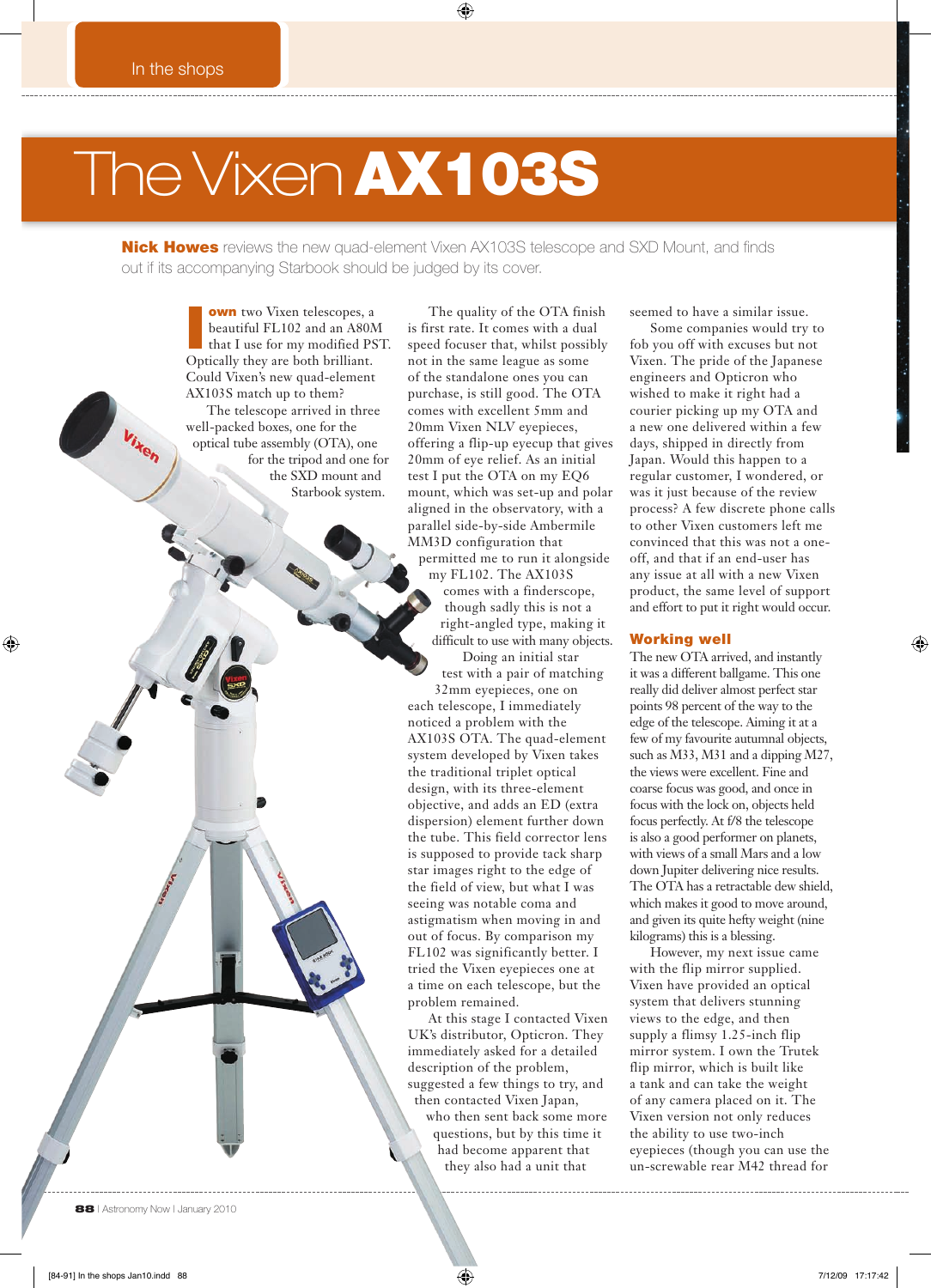

▲ **Vixen's AX103S sports a dual speed focuser that helps in**  getting fine focus on **any object. Image: Nick Howes.** 

 **A narrowband image of NGC 281 taken through the AX103S with an Atik 314L camera shows pin-sharp stars across the whole image. The larger format cameras that could be used should show similar results because of the four-element design of the AX103's tube. Image: Nick Howes.**

cameras), but also doesn't look strong enough to hold some of the heavier models that could be attached to it. It probably is, but it just looks too flimsy to risk putting something like a big SBIG or Finger Lakes camera on it. The attachment ends are also via screws and not compression rings, something I believe Vixen should address with a new flip mirror system in the near future.

The two other parts of the telescope are the mount tripod and mount head/Starbook system. Although the tripod initially looks too flimsy to be of any use, in actual fact it is very robust, although it could benefit from a locking spreader like the one found on the Sky-Watcher EQ6. Although not included as standard, Vixen can supply an accessory tray for the tripod which doubles up as a locking spreader. Adjusting it is simple and solid with easy to turn large knobs permitting a wide range of heights to be used. In reality, for any serious astrophotography work, or if you were using the OTA with another telescope side-by-side or piggyback, you'd probably fit the mount to a pier (which Vixen also make).

The mount head similarly looks miniscule in comparison to something like an EQ6, but this is the SXD, which Vixen have fundamentally re-designed from the original Sphinx series to have quite staggering load capacity for a mount of this size. Putting it into perspective, the mount looks about the same size as the Sky-Watcher HEQ5, and has similar features in terms of the positioning of the handbox and power input plugs, but can take a load of 50 pounds on its Vixen (of course!) head. The mount head has the handbox d-sub serial style input, along with power supply and the power switch.

The power supply (12V) is somewhat odd, given the nature of this product. The input cable is not your standard 'centre positive' barrel type, but a design I have rarely seen. Worst of all, it's hardwired to a large plastic battery pack, which takes eight

'D' size batteries that would be difficult for anyone to recharge (and also very costly to buy) all at once. The battery pack comes in a leather-look case (made of plastic), which is not something you want swinging from the mount, but there's no proper way to hold either the Starbook or the battery unit. However, you can purchase Vixen's mains adaptor (£119) or cigarette lighter adaptor (£17) separately.

In use the mount is very good, and very quiet. Slewing at full rate is close to the very low volume levels I get from my EQ6 mount. However, notable by its absence on the mount head was the autoguider port.

#### Starbook

Which brings me on to the Starbook. When this was initially released in 2003/04, the idea of putting a large format display onto a handbox with effectively

"THE VIXEN AX103 DELIVERED PERFECT STAR POINTS 98 PERCENT OF THE WAY TO THE EDGE OF THE TELESCOPE, AND OBJECTS HELD FOCUS PERFECTLY."

▼ **The Starbook's size is almost the same as a modern netbook, making its overall usefulness possibly less than when it was released. Image: Nick Howes.**

a full-blown planetarium application was unique and quite clever. Much has been written about the quirky nature of its operating system, but I found it a joy to use and very easy to set up. Today the Starbook is showing its age somewhat, looking like a retro handheld arcade game. However, Opticron have stated that a new generation of Starbook is expected for release later this year, but for the time being we're stuck with the old model.